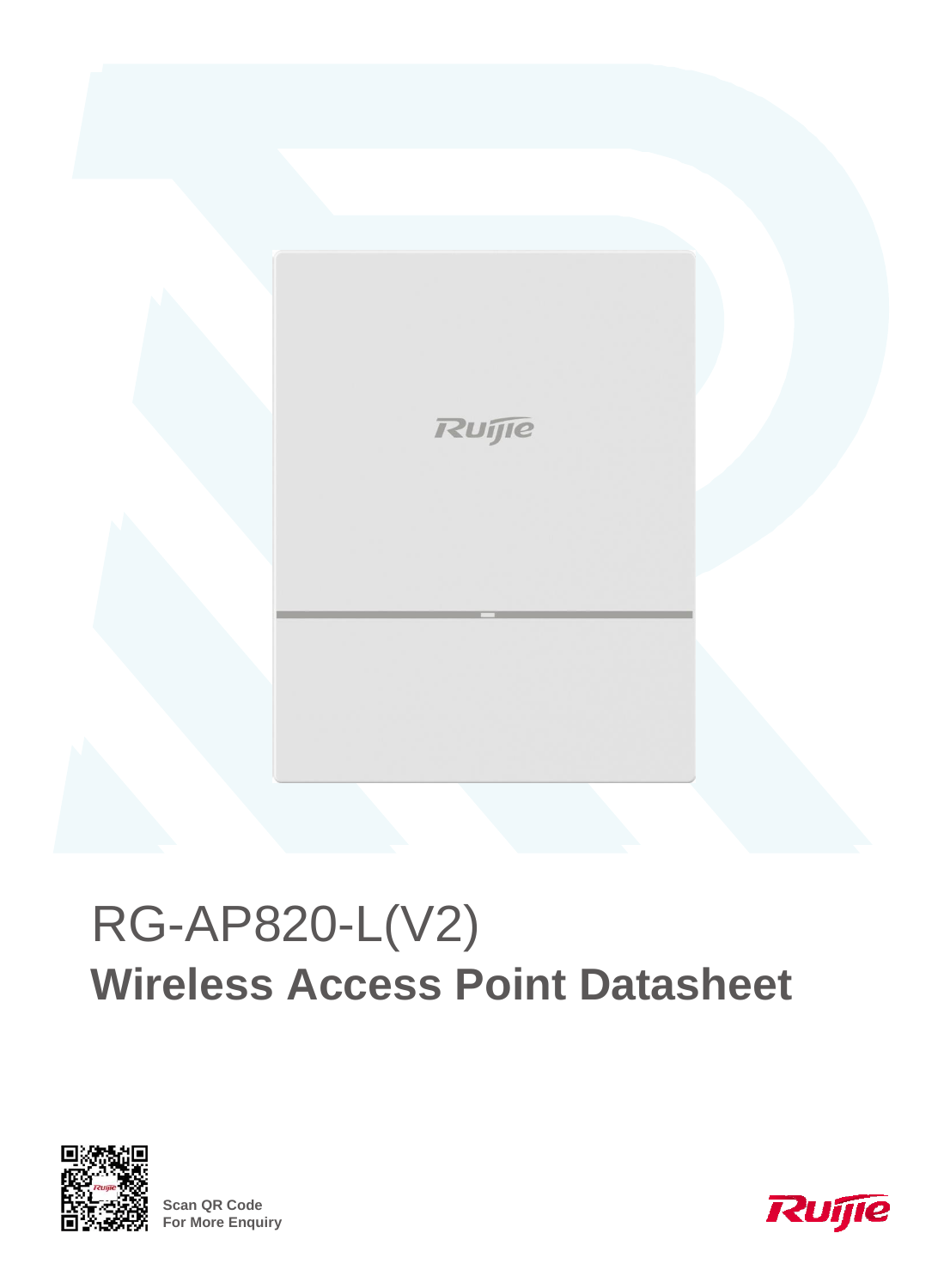

# **Product Highlights**

- **Tolly Certified Performance & Capacity**
- **Max 2.4Gbps by selectable Dual-Band Design** (2.4G + 5G or 5G+5G)
- **Max 1024 Client** connections
- **OFDMA, MU-MIMO and BSS Technology** for minimal wireless signal interference
- **AI Wireless Optimization:** one-click optimization powered by Ruijie Cloud technology
- **Hybrid Management:** support standalone AP t o over t housands of APs wit h deployment options of appliances, private cloud or public cloud service
- **Mobility Management:** Free mobile app available for RG-MACC-Base private cloud or Ruijie Public Cloud customers

# **Product Overview**

RG-AP820-L(V2) is the Ruijie's highest price-performance entry Wi-Fi 6 enterprise indoor access point. Certified by Tolly's latest Test Report<sup>1</sup>, the RG-AP820-L(V2) verified on user capacity upto 1024 Wi-Fi clients, and provide upto 65% higher total throughput in legacy Wi-Fi 5 environment.

The Ruijie RG-AP820-L(V2) supports selectable dual-band dual-radio (2.4G + 5G or 5G+5G) mode to guarantee for the best compatibility and highest performance. Maximum of 2.4Gbps wireless throughput when dual 5G radio highperformance mode adopted, and upto 1.775Gbps throughput at normal 2.4G+5G mode. The RG-AP820-L(V2) fully comply with Wi-Fi 6 OFDMA Modulation, MU-MIMO, and BSS Color Spatial Reuse, allowing RG-AP820-L(V2) guarantees minimal signal interference and a maximum of 1024 client connections.

Additionally, RG-AP820-L(V2) is IoT ready with integrated module of BLE, without the need of external module and additional investment. Verified by Tolly Test Report, RG-AP820-L(V2) providing nearly line-rate throughput at 955Mbps wireless performance by built-in Gigabit uplink port.

Upon the uprising challenges of management efficiency and wireless security, all Ruijie enterprise APs support hybrid management mode. Either deployed as standalone AP (Fat mode) or managed AP (Fit mode), the AP will detect the operation mode automatically without extra effort on firmware upgrade. For additional security and operation, we recommend the enterprise customers to choose either one of the below wireless controller options depending on the functionality and capacity:

• Public Cloud: Ruijie Cloud - Ruijie Public Cloud service (powered by RG-MACC) is targeted for the SME segment with integrated captive portal, authentication (such as PPSK for employees, Facebook, voucher, account, etc.), and reporting features. Together with Ruijie Cloud Mobile App (free download), SME customers can provision and manage their networks at fingertips.

Note:

<sup>1</sup> Source: Tolly Test Report #220111 February 2020, Ruijie Wi-Fi 6 WLAN Access Point Comparative Performance Evaluation vs. HPE Aruba, Huawei, and Ruckus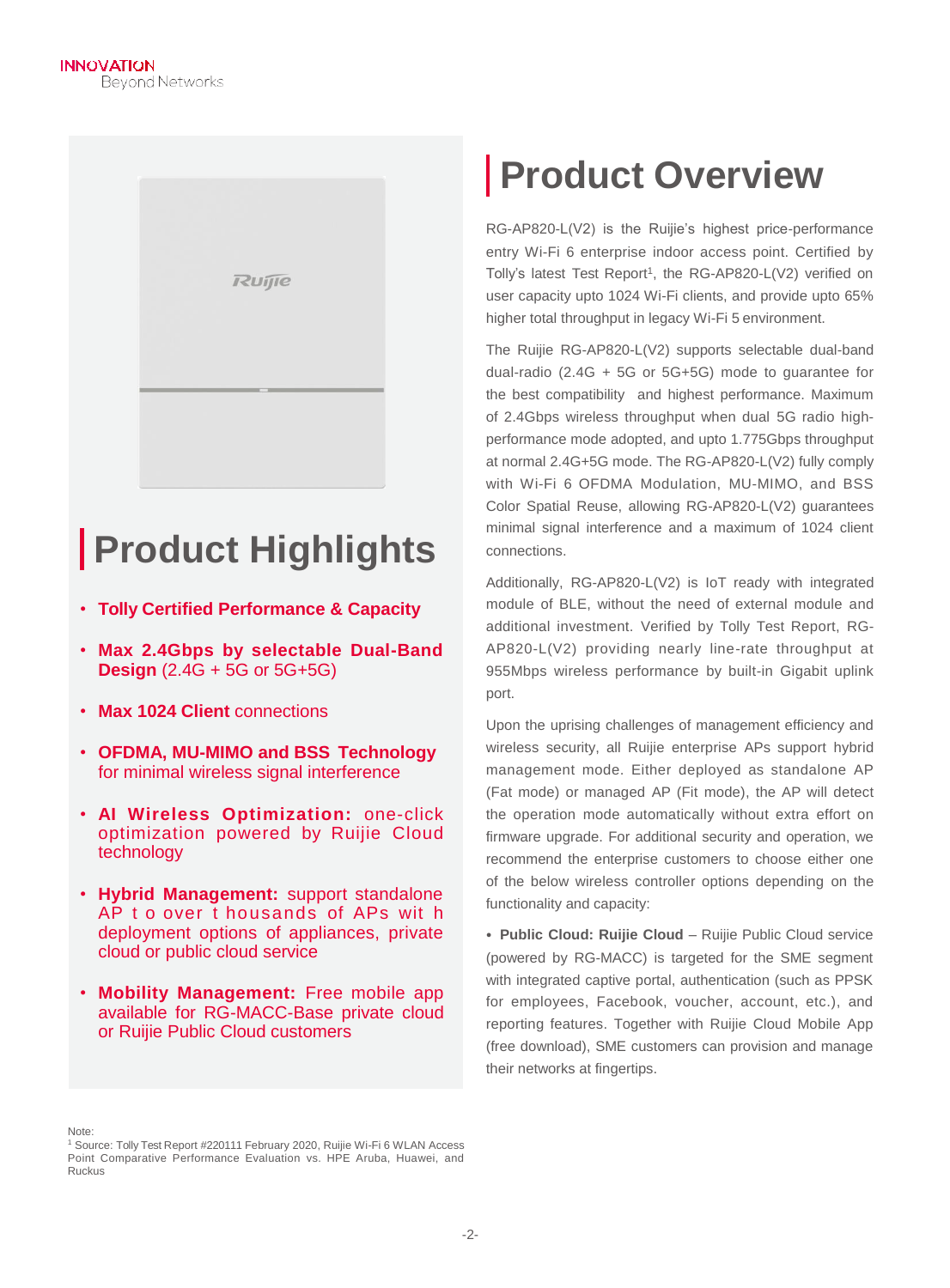● **Hybrid Cloud: RG-WS6000 Series Wireless Controller (on-premises) Plus Cloud Management (Optional)** – targeted for enterprise office and campus with single or multiple sites and high-density AP deployment. The controller appliances are installed at the customer's site with fully integrated wireless management and authentication feature, supporting up to 5000 APs per cluster. Optionally, the cloud management platform allows for value-added features like centralized device configuration and monitoring, AI radio (RF) optimization, reporting, etc.

• Private Cloud: RG-MACC Software Controller - targeted for ISP/MSP, government, or multi-national corporation (MNC) with diverse customer sites and demand on integration of their billing, portal and security systems. The RG-MACC supports unified device management, not only for wireless access points, but also switches and gateway devices.

# **Product Features**

### New Stylish Design

The Ruijie RG-AP820-L(V2) applies Ruijie new style diamond square design with only 26mm in height. The APs feature an integrated antenna design and hidden LAN port along with hidden cabling to hide the messy wires, which gives a professional and simplistic deployment style that is less noticeable.



RG-AP820-L(V2) designed with slim form factor design, only 26mm in height (Left); Hidden LAN Port design (right)

### Wi-Fi 6 Technology

#### **1024-QAM High-speed Access**

The AP820-L(V2) adopts the dual-radio dual-band design and 2G+5G is recommended. With the next-generation 802.11ax for 5G, the maximum access rate can reach 4.8Gbps. If dualradio is enabled concurrently, the high-speed Wi-Fi can reach 5.2Gbps, offering the true high-speed experience.

#### **OFDMA High-density User Access**

The AP820-L(V2) supports OFDMA of 802.11ax, which divides the WLAN channel into a plurality of narrower subchannels, with each user occupying one or more subchannels. By scheduling multiple users to receive and send packets concurrently via the AP, user competition and back-off can be reduced, thereby reducing network latency and improving network efficiency. In a high-density deployment environment, the average rate per user is increased to four times of 802.11ac.

#### **Bi-Directional MU-MIMO**

Compared with the previous Wi-Fi 5 (802.11ac) with only downlink MU-MIMO support, Wi-Fi 6 supports both uplink and downlink MU-MIMO (multi-user, multiple-input and multipleoutput). Therefore, Ruijie RG-AP800 Series access points can connect clients simultaneously, significantly improving the wireless performance and experience.

#### **TWT (Target Wake Time)**

Target wake time (TWT) is used to help minimize contention between clients and reduce the amount of time a client in power save mode to be awake. Energy consumption is reduced by up to 70% of the battery consumption, thereby improving battery life.

#### **Spatial Reuse with BSS Color**

The AP820-L(V2) supports spatial reuse with basic service set (BSS) color of 802.11ax to identify the BSSs of different WLANs in the network by different coloring (BSS color), and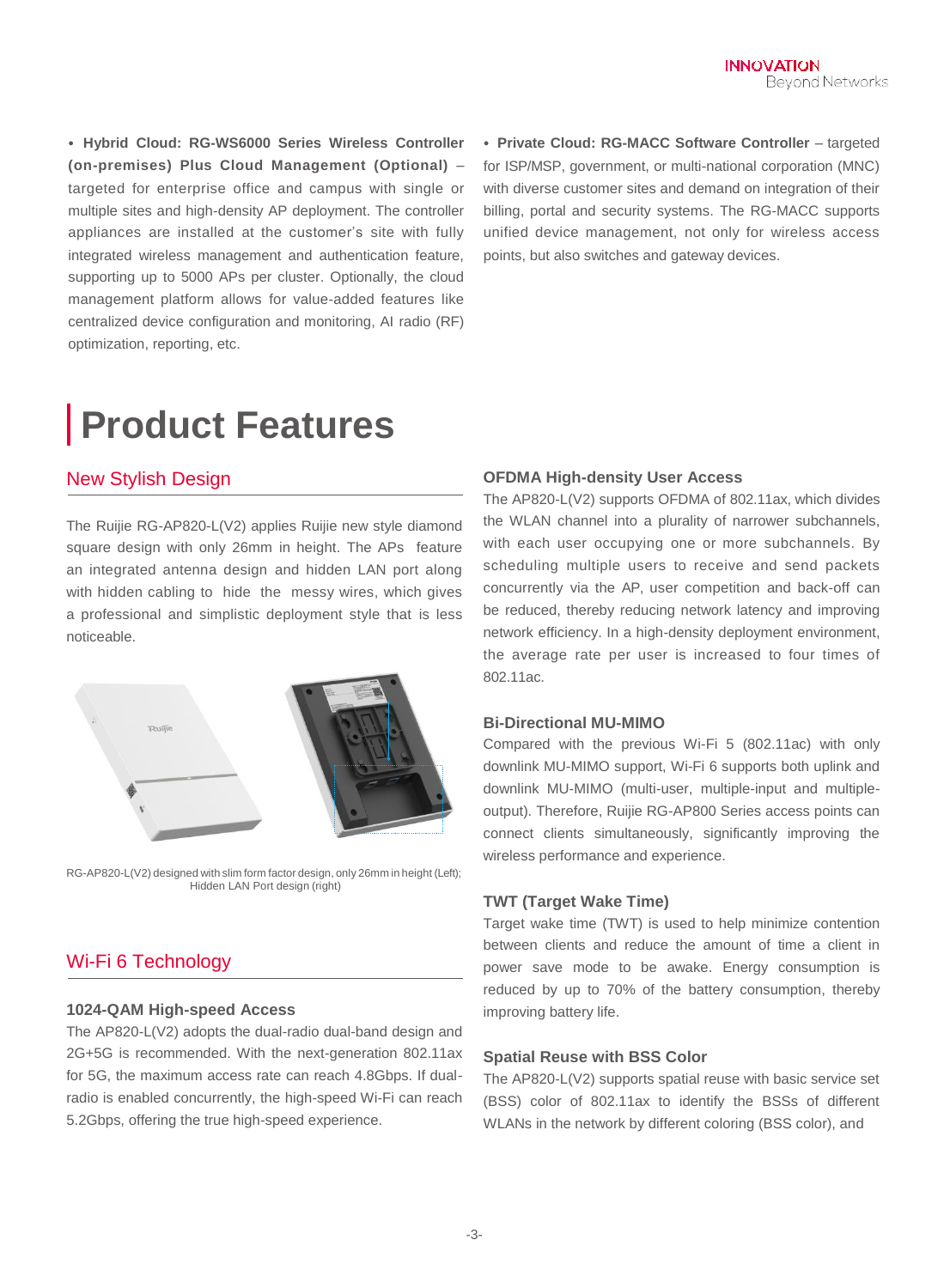further divide them into internal and external BSS. Different packet receiving and sending thresholds can be maintained. When receiving packets, BSS coloring is used to quickly identify the packet of the external BSS. If the signal strength is lower than the receiving threshold of the external BSS, the packet will be ignored. The transmission of the internal BSS packet will be not affected. This technology can implement channel reuse in a high-density scenario, greatly reducing the impact of co-channel interference for the actual network deployment.

### Tolly Certified Capacity & Performance<sup>2</sup>

#### **Verified Wireless Performance**

"Ruijie RG-AP820-L(V2) is a cost-effective Wi-Fi 6 AP which supports 2x2 MIMO on both 5GHz and the 2.4GHz radio." quoted in the Tolly Report. From latest Tolly Test Report, RG-AP820-L(V2)'s 5GHz radio delivered 955Mbps downstream, throughput. RG-AP820-L(V2)'s 2.4GHz radio delivered 424Mbps downstream throughput or 433Mbps upstream throughput.

Ruijie RG-AP820-L(V2)'s results are higher than Huawei's comparable AP AirEngine 5760-10's results in the same test conditions.



Tolly Test Report on Ruijie AP820-L(V2) (Wi-Fi 6) Single Client Performance versus Huawei AP AirEngine 5760-10

#### Note:

<sup>2</sup> Source: Tolly Test Report #220111 February 2020, Ruijie Wi-Fi 6 WLAN Access Point Comparative Performance Evaluation vs. HPE Aruba, Huawei, and Ruckus

#### **Guarantee User Capacity**

From latest Tolly Test Report, Tolly engineers verified Ruijie Wi-Fi 6 AP800 Series each supported upto 1024 Wi-Fi clients/ users on one AP with 512 Wi-Fi clients/users on each radio.

| <b>Ruijie Wi-Fi 6 Access Points User Capacity</b> |                                                                          |  |
|---------------------------------------------------|--------------------------------------------------------------------------|--|
| <b>User Capacity</b>                              |                                                                          |  |
| <b>RG-AP880-I</b>                                 | 1.024                                                                    |  |
| RG-AP850-I(V2)                                    | 1,280 (the largest capacity test that Tolly has run to<br>the test date) |  |
| <b>RG-AP840-L</b>                                 | 1.024                                                                    |  |
| <b>RG-AP820-L</b>                                 | 1,024                                                                    |  |
| Source: Tolly, January 2020                       | Table 2                                                                  |  |

Tolly Test Report on Ruijie Wi-Fi 6 AP800 Series User Capacity

#### **Performance Boost in Wi-Fi 5**

Understanding Wi-Fi 6 still new in the market, majority mobile devices only support Wi-Fi 5. We invited Tolly to do a evaluation on Ruijie's Wi-Fi 6 RG-AP820-L whether there are improvement in Wi-Fi 5 user environment.

Result below show that RG-AP820-L(V2) provide 65% higher total throughput than the RG-720-L (Wi-Fi 5 Wave 2) access point in legacy Wi-Fi 5 environment.

"Ruijie's Wi-Fi 6 APs are not only future-proof but also able to provide instant improvement over the Wi-Fi 5 APs" commented by Tolly engineers in the report.



Tolly Test Report on Ruijie AP820-L(V2) Performance in Wi-Fi 5 environment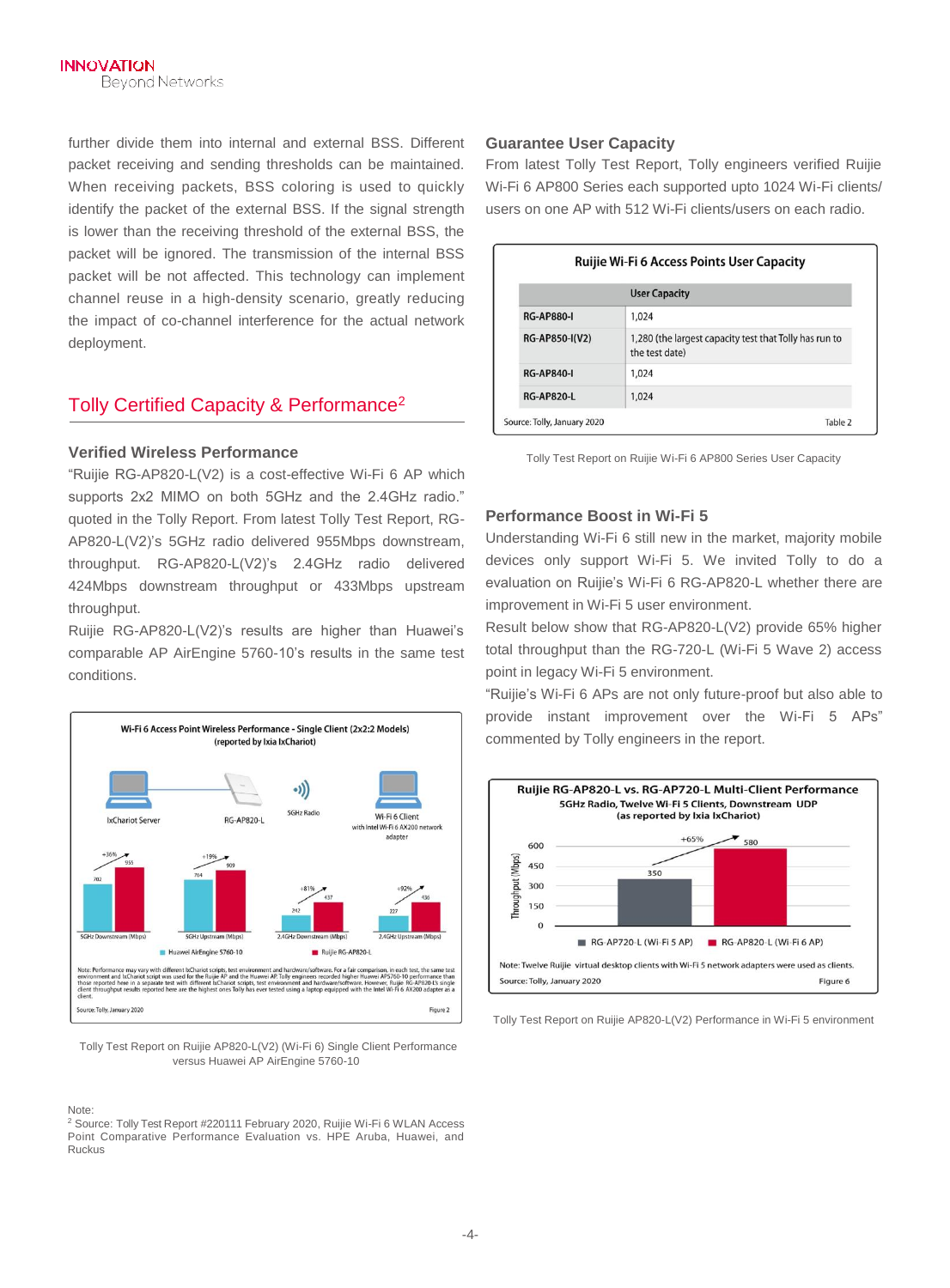# Wi-Fi 6 Equipment For All Scenarios: Always One Option Fit For You

Ruijie is one of the leading enterprise networking suppliers worldwide and committed to providing the best Wi-Fi experience to our stakeholders. We are the first supplier to provide full-scenario Wi-Fi 6 access point solution in the market, ranging from indoor, wall plate to outdoor access points, guaranteeing perfect wireless experience in various situations.



- 1-click Analysis and Wireless Optimization
- Scheduling Task for Optimization
- Smart mobile apps for optimization
- Report for optimization improvement
- and it is FREE!

| ∢<br><b>Speed Test</b>                                                                                                                 | ⟨<br><b>Optimization</b><br>⋍                                                                                                                                                                                                                                                                                                                       |
|----------------------------------------------------------------------------------------------------------------------------------------|-----------------------------------------------------------------------------------------------------------------------------------------------------------------------------------------------------------------------------------------------------------------------------------------------------------------------------------------------------|
| MySecretChannel01_5G                                                                                                                   |                                                                                                                                                                                                                                                                                                                                                     |
| Good<br>Inspection time: 2020-05-04 17:43                                                                                              |                                                                                                                                                                                                                                                                                                                                                     |
| O<br>Security 5 stars<br>*****                                                                                                         |                                                                                                                                                                                                                                                                                                                                                     |
| $(\varphi)$<br>Speed Can not access the Internet<br>Download Speed: 0.0Mais<br><b>DVD</b><br>HD.<br>BLU-RAY<br>Super-HD                | <b>Scheduled Optimization</b><br>Network Timezone: (GMT+7: 00)Asia/Jakarta<br>ÉΝ<br>2020-05-04 16:26                                                                                                                                                                                                                                                |
| $\overline{\mathbf{h}}$<br>Signal Strong More<br>$-100$ dBm<br>$-dBm$<br><b>CONTROL</b><br>Normal<br>Good<br><b>Strong</b><br>$41$ dBm | The network will be optimized to provide a better experience.<br>for you. Please ensure all APs are online before start.<br>(!) Note:<br>1. RRM will last for about 10min and STAs may go offline. It is<br>recommended to avoid busy hours.<br>2. If the system is busy with channel adjustment or AP Radio<br>adiustment, please try again later. |
| Powered by Ruijie Moho App                                                                                                             |                                                                                                                                                                                                                                                                                                                                                     |
| <b>Test Again</b>                                                                                                                      | Save                                                                                                                                                                                                                                                                                                                                                |
|                                                                                                                                        |                                                                                                                                                                                                                                                                                                                                                     |

Ruijie Cloud App for Wi-Fi Inspection (Left) & Wireless Optimization (Right)

### AI Wireless Optimization

With advent of Ruijie Cloud AI Engine, this is an Lifetime Free service for all Ruijie Enterprise AP for WiFi optimization on the cloud. Not just the Cloud Managed AP, Ruijie Cloud also seamlessly integrated with Ruijie hardware Wireless Access Controller (AC) on premise, it helps to streamline Wi- Fi maintenance and operation support. With Ruijie Cloud AI Wireless Optimization you can achieve:



Ruijie Cloud AI Wireless Optimization

As part of the Ruijie Cloud solution, Ruijie Cloud App is a mobile App designed to carry out Ruijie managed device management at your fingertips. Comprehensive monitoring, configuration and troubleshooting tools including Network Inspection, 1-click Optimization, Device Topo, etc. are available in the Ruijie Cloud App, which can be freely downloaded from the iOS App Store and Google Play.

### Industry-leading Local Forwarding Technology

Employing an industry-leading local forwarding technology, the RG-AP820-L(V2) breaks through the limitation of traffic bottleneck of wireless controllers. In collaboration with the RG-WS Wireless Controller Series, users can flexibly preconfigure the data forwarding mode for RG-AP820-L(V2). The AP also controls whether the data will be forwarded via the wireless controller according to the SSID or user VLAN, or directly sent to the wired network for data exchange.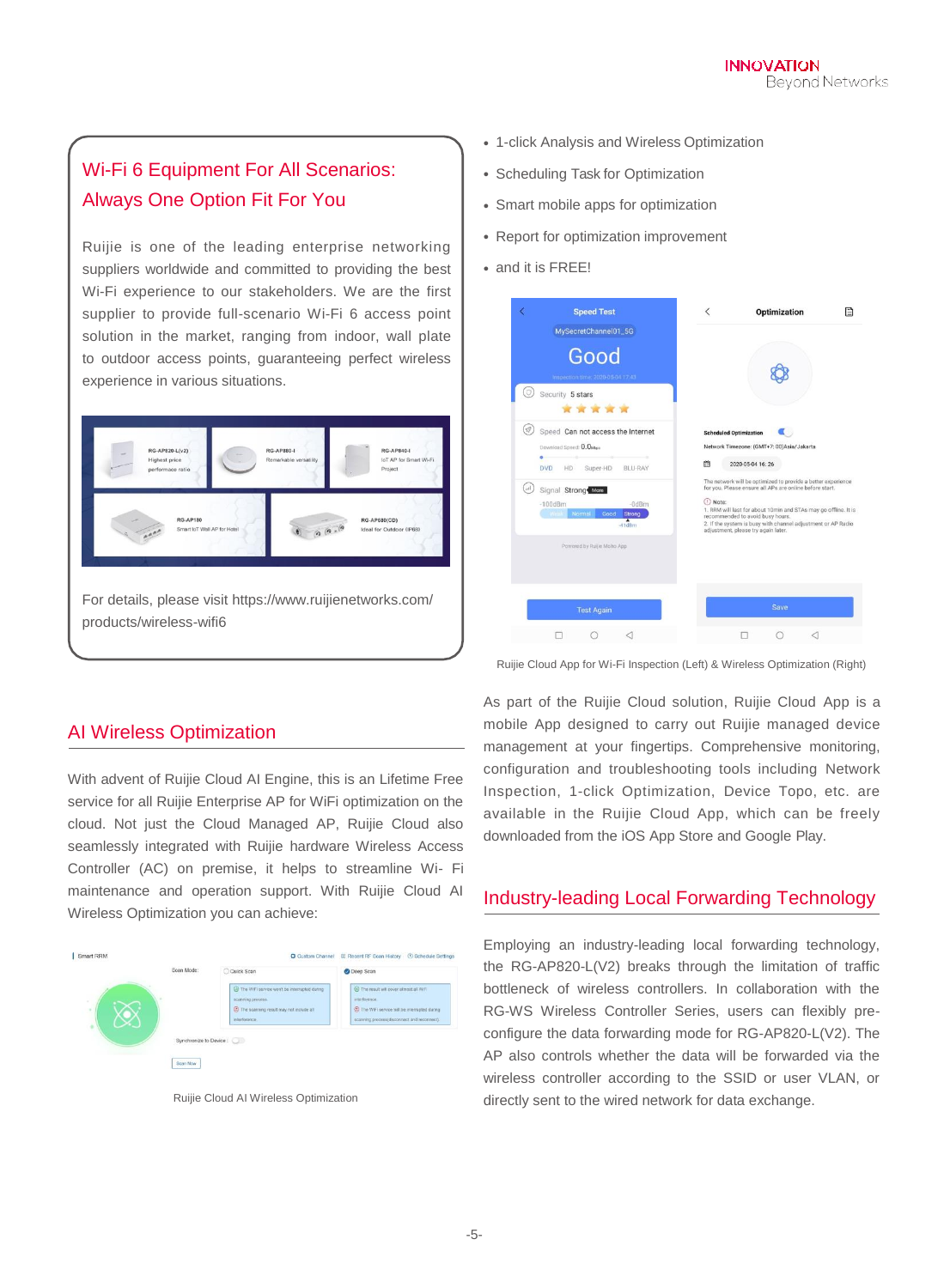The local forwarding technology can classify and forward delay-sensitive data which requires real-time transmission through the wired network to greatly alleviate the traffic pressure on the wireless controllers and better meet the high traffic transmission requirements of the 802.11ax network.

## Abundant QoS Policies

The RG-AP820-L(V2) supports a wide variety of QoS policies. For example, it provides WLAN/AP/STA-based bandwidth limitations and Wi-Fi multimedia (WMM) which defines different priorities for different service data. The RG-AP820- L(V2) realizes timely and quantitative transmission of audio and video, and guarantees smooth operation of multi-media applications.

With the multicast-to-unicast technology, the RG-AP820-L(V2) resolves the video lagging problem due to packet loss or high latency in the wireless network, and highly enhances user experience of the multicast video services of wireless network.

## Comprehensive Security Protection

#### **Secure User Access**

The RG-AP820-L(V2) supports a wide range of authentication methods such as web, 802.1x, PPSK (one-time dynamic password for staff), voucher/ access code, user account, and social authentication<sup>3</sup>. Complying with the standard network access control, it offers a set of control policies in terms of user access, authorization, equipment compliance check, network behavior monitoring, network attack prevention, etc. All these control features guarantee high network security for authenticated users.



Various enterprise authentication options for guests and employees

#### **Note**

#### **Personal Pre-shared Keys (PPSK)**



Simple and Effective Wireless Security Practice

Traditional Pre-shared Keys (PSK) are shared by all users on a WLAN, giving it potential risk of PSK leak-out.

Ruijie Personal PSK (PPSK) is an easy-to-setup wireless authentication method with enterprise-grade security level. Credentials can be created and revoked individually. Each PPSK can also be tied to a unique user/ machine.

With PPSK, you can enjoy the benefits of:

- High security by using different passwords for each user and device for individual SSID
- Simple deployment with batch account creation
- Ease of use, offering the same experience as WPA / WPA2-PSK
- Out-of-box feature in Wireless Access Controller (AC) and Ruijie Cloud Service
- No additional AAA required

#### **Virtual AP Technology**

With the virtual AP technology, the RG-AP820-L(V2) supports up to 32 ESSIDs. Network administrator can separately encrypt and isolate VLANs or subnets of the same SSID, thereby enabling specified authentication mode and encryption mechanism for each SSID.

#### **Comprehensive Wireless Protection**

Coupled with RG-WS6000 Series or RG-MACC Wireless Controllers, the RG-AP820-L(V2) offers a breadth of security features including WIDS (Wireless Intrusion Detection System), RF interference tracking, rogue AP containment, anti-ARP spoofing, DHCP protection and beyond for allaround security protection.

<sup>&</sup>lt;sup>3</sup> Ruijie Cloud service is required for guest authentication such as Captive Portal, Voucher, Account, Social authentication, etc.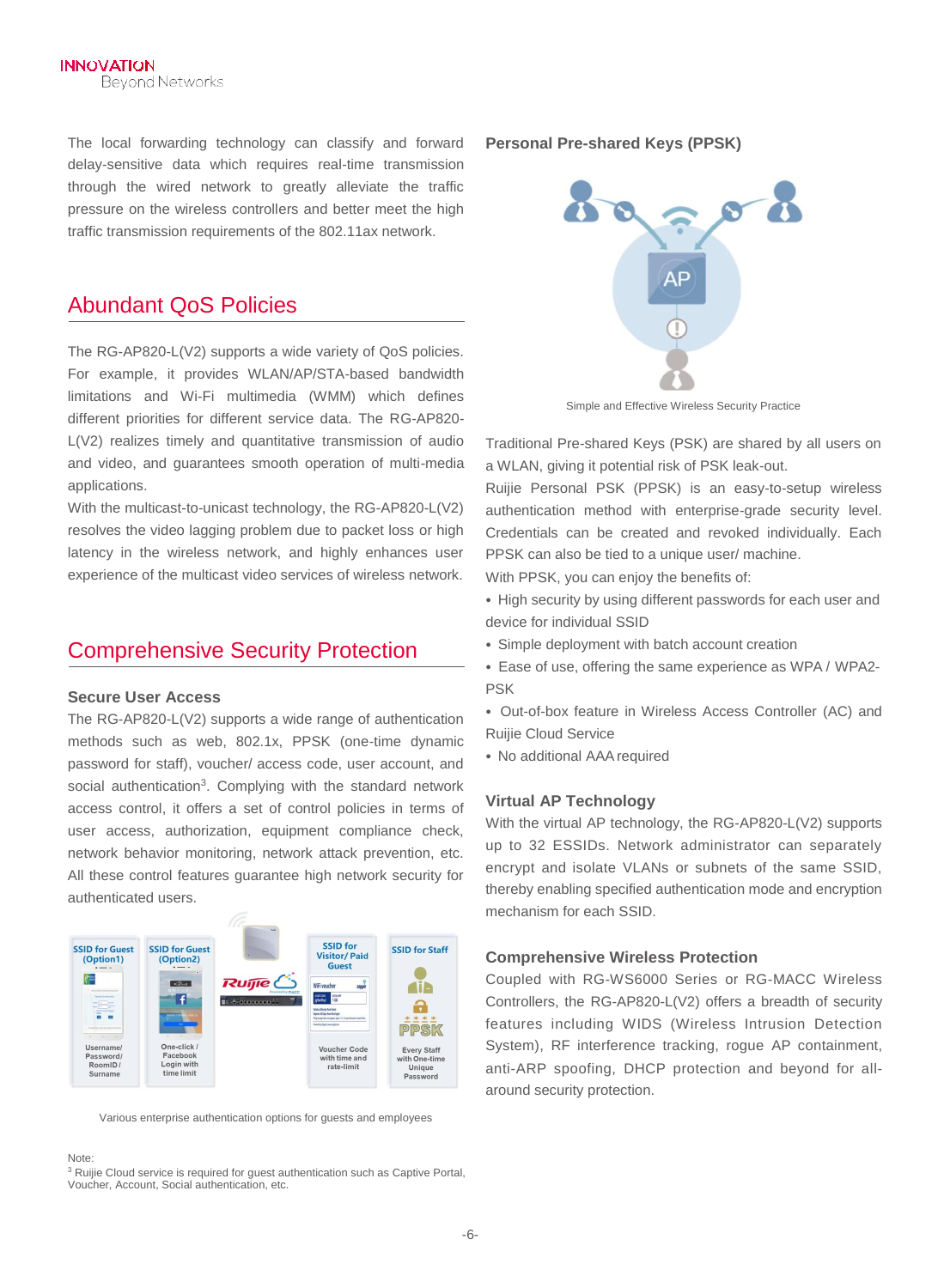## Hybrid Management

#### **Flexible Management Options**

All Ruijie enterprise APs support hybrid management mode. Either deployed as standalone AP (Fat mode) or managed AP (Fit and MACC mode), the AP will detect the operation mode automatically without extra effort on firmware upgrade. For additional security and operation, we recommend the enterprise customers to choose either one of below wireless controller options depending on the functionality and capacity:



Below are the summarized feature highlights for various Ruijie management system options which target for specific industry segments:

| Category                   | Standalone AP | Hardware<br>Controller<br>(RG-WS6000)          | Public Cloud                                                     | Private Cloud<br>(RG-MACC<br>Base) |
|----------------------------|---------------|------------------------------------------------|------------------------------------------------------------------|------------------------------------|
| Target<br>Segment          | Small Office  | Enterprise,<br>Education.<br>Large Campus      | Small &<br>Medium<br>Business.<br>Managed<br>Service<br>Provider | Operator, Gov                      |
| Deployment<br>Mode         | On-premises   | On-premises                                    | Cloud Service                                                    | Software-<br>based                 |
| Device<br>Capacity         | N/A           | Up to 5000                                     | Virtually<br>Unlimited                                           | Virtually<br>Unlimited             |
| Unified<br>Management      | N/A           | AP only                                        | AP, Switch,<br>Gateway                                           | AP, Switch,<br>Gateway             |
| Radio<br>Optimization      | N/A           | Υ<br>(required to<br>enable AC<br>Hybrid Mode) | Υ                                                                | Υ                                  |
| Employee<br>Authentication | Basic PSK     | PSK. PPSK.<br>802.1x                           | PSK, PPSK,<br>802.1x, Access<br>Code, Account                    | PSK. PPSK.<br>802.1x               |
| Guest<br>Authentication    | Basic PSK     | <b>Basic Captive</b><br>Portal                 | Captive Portal<br>(Customized),<br>Social Login,<br>Voucher      | <b>Basic Captive</b><br>Portal     |
| Reporting                  | N/A           | N/A                                            | Υ                                                                | Y                                  |
| Mobile App<br>(Free)       | N/A           | Υ<br>(required to<br>enable AC<br>Hybrid Mode) | Y                                                                | Y                                  |

Note:

<sup>4</sup> Ruijie Cloud mobile app is compatible with Ruijie Cloud service, RG-MACC or RG-WS6000 Series wireless controller

#### **Web and CLI Management Interface**

The RG-AP820-L(V2) provides both web and command-line interface (CLI) for the AP and wireless controller, suitable for application in different scenarios. CLI design allows the networking professionals to perform fast troubleshooting, bulk configuration import or modification. Web GUI mangaement should be perfect for the majority of general scenarios to plan, operate and maintain the wireless network without the need of customization.

#### **Mobile Monitoring and Optimizing**

Ruijie is committed to providing more simple networking experience for customers by launching a free mobile app<sup>4</sup> (namely Ruijie Cloud) for unified device lifecycle managmeent, which is not only for Ruijie access points, but also for switches and security gateways, from provisioning, monitoring, configurations to optimization. For details, please visit our official website at [https://www.ruijienetworks.com/products/](http://www.ruijienetworks.com/products/) smb/cloud-service/cloud-service/ruijie-cloud-solution/mobileapp



## Antenna Patterns

#### **Horizontal planes (top view)**

Below are the RG-AP820-L(V2) 2.4GHz and 5GHz azimuth antenna patterns:



RG-AP820-L(V2) 2.4GHz (Left) and 5GHz (Right) Azimuth Antenna Patterns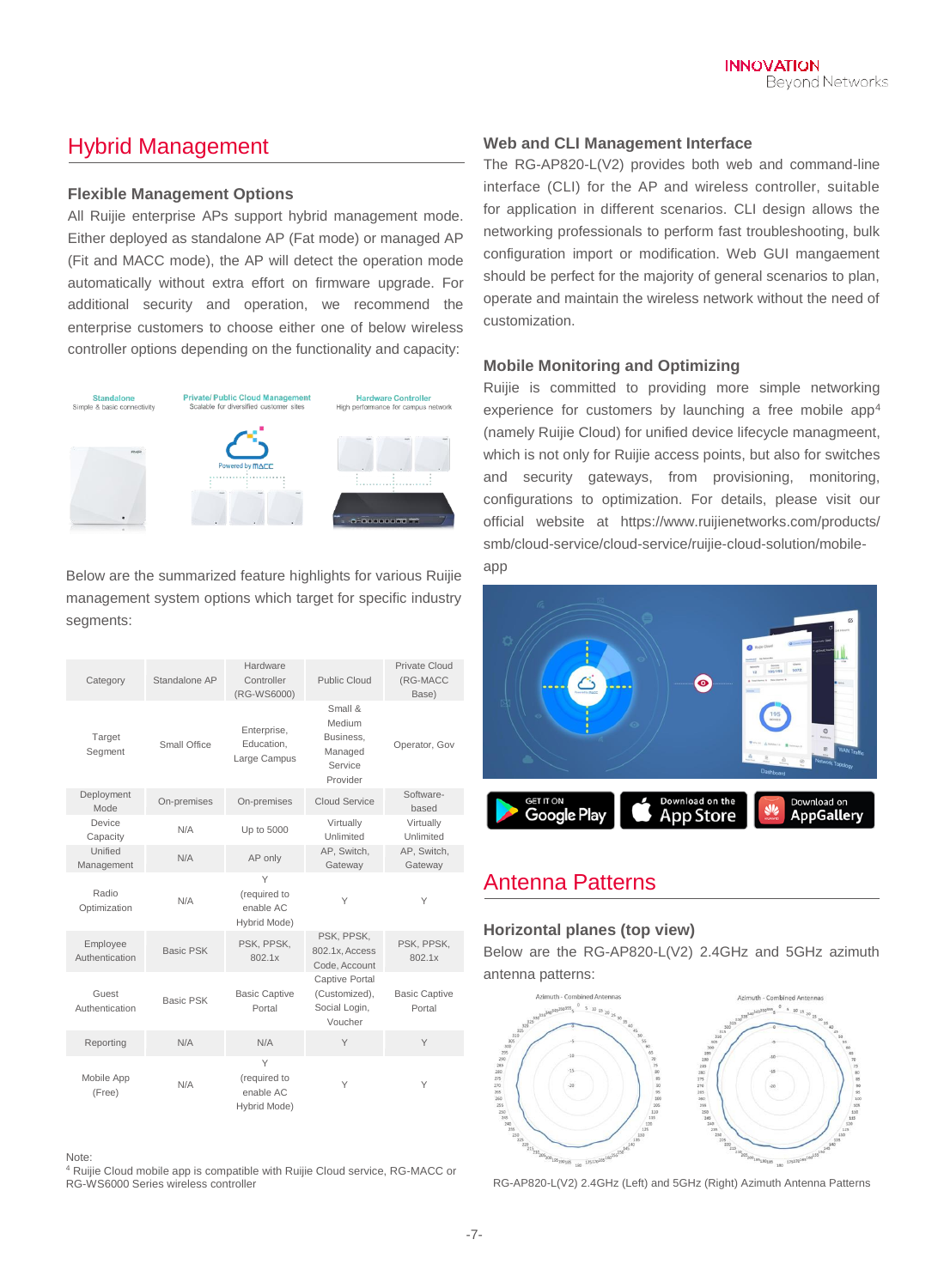### **Vertical (elevation) planes (side view, AP facing down)**

Below are the RG-AP820-L(V2) 2.4GHz and 5GHz elevation antenna patterns:



RG-AP820-L(V2) 2.4GHz (Left) and 5GHz (Right) Elevation Antenna Patterns

# Warranty Information

The Ruijie RG-AP820-L(V2) Access Point come with 3 year warranty. For more details, please visit [https://www.](http://www/) ruijienetworks.com/support/servicepolicy.

# **Technical Specifications**

| Model                       | RG-AP820-L(V2)                                                                                                                                                                                                                                                                                                                                                                                      |
|-----------------------------|-----------------------------------------------------------------------------------------------------------------------------------------------------------------------------------------------------------------------------------------------------------------------------------------------------------------------------------------------------------------------------------------------------|
| Hardware specifications     |                                                                                                                                                                                                                                                                                                                                                                                                     |
| Radio                       | Dual-radio dual-band:<br>Radio 1: 2.4G 11ax/5G 11ax: 2x2 MIMO<br>Radio 2: 5G 11ax: 2x2 MIMO                                                                                                                                                                                                                                                                                                         |
| Protocol                    | Supports standard 802.11ax, dual-radio dual-band, concurrent 802.11ax and<br>802.11a/b/g/n/ac                                                                                                                                                                                                                                                                                                       |
| <b>Operating Bands</b>      | 802.11b/g/n/ax: 2.4G ~ 2.483GHz<br>802.11a/n/ac/ax: 5.150~5.350GHz, 5.47~5.725GHz, 5.725~5.850GHz (vary<br>depending on different countries)                                                                                                                                                                                                                                                        |
| <b>Spatial Streams</b>      | Up to 4: 2x2:2 in 2.4GHz, 2x2:2 in 5GHz                                                                                                                                                                                                                                                                                                                                                             |
| Max Throughput              | Maximum throughput (5G+5G mode) per AP: 2.4Gbps<br>Radio1: 5G low band 1.2Gbps<br>Radio2: 5G high band 1.2Gbps<br>2.4G+5G operation mode, maximum throughput per AP: 1.775Gbps<br>Radio1: 2.4G 0.574Gbps<br>Radio2: 5G 1.2Gbps                                                                                                                                                                      |
| Modulation                  | OFDM: BPSK@6/9Mbps, QPSK@12/18Mbps, 16-QAM@24Mbps,<br>64-QAM@48/54Mbps<br>DSSS: DBPSK@1Mbps, DQPSK@2Mbps, and CCK@5.5/11Mbps<br>MIMO-OFDM: BPSK, QPSK, 16QAM, 64QAM, 256QAM and 1024QAM<br>OFDMA (up to 1024-QAM)                                                                                                                                                                                   |
| <b>Receiver Sensitivity</b> | 11b: -96dBm (1Mbps), -93dBm (5Mbps), -89dBm (11Mbps)<br>11a/g: -91dBm (6Mbps), -85dBm (24Mbps), -80dBm (36Mbps), -74dBm<br>(54Mbps)<br>11n: -90dBm (MCS0), -70dBm (MCS7), -89dBm (MCS8), -68dBm (MCS15)<br>11ac HT20: -88dBm (MCS0), -63dBm (MCS9)<br>11ac HT40: -85dBm (MCS0), -60dBm (MCS9)<br>11ac HT80: -82dBm (MCS0), -57dBm (MCS9)<br>11ax HT80: -82dBm (MCS0), -57dBm (MCS9), -52dBm (MCS11) |
| Antenna                     | Integrated antenna design                                                                                                                                                                                                                                                                                                                                                                           |
|                             |                                                                                                                                                                                                                                                                                                                                                                                                     |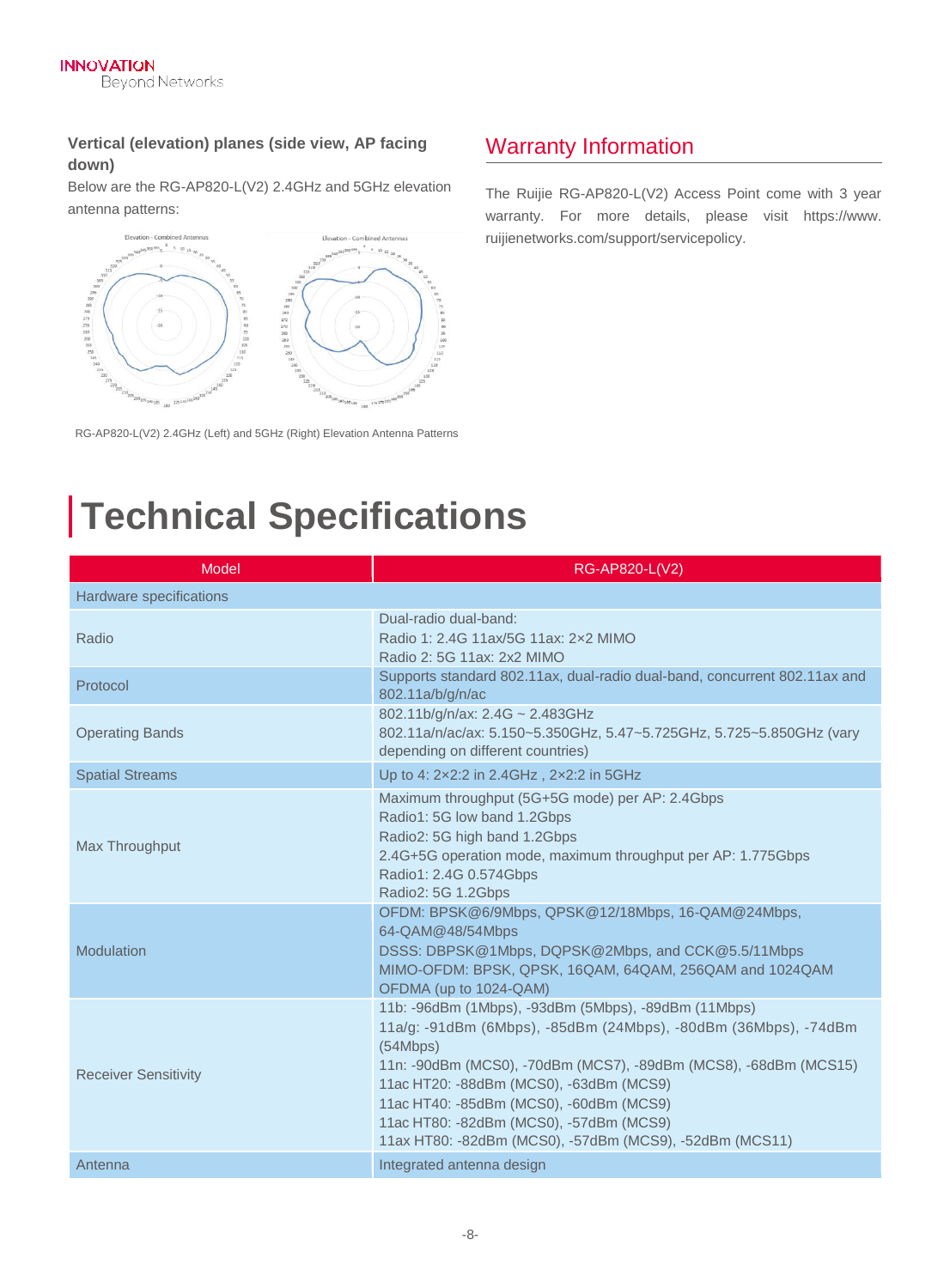| Model                                | RG-AP820-L(V2)                                                                                                                                                      |  |
|--------------------------------------|---------------------------------------------------------------------------------------------------------------------------------------------------------------------|--|
| Antenna Gain                         | 2.4G: 3dBi<br>5G: 3dBi                                                                                                                                              |  |
| <b>Service Ports</b>                 | 1 10/100/1000M Ethernet ports, PoE In                                                                                                                               |  |
| <b>Management Port</b>               | 1 console port                                                                                                                                                      |  |
| <b>Reset Button</b>                  | Support                                                                                                                                                             |  |
| Anti-theft Lock                      | Support                                                                                                                                                             |  |
| <b>LED</b> Indicator                 | 1 LED indicator (Support red, green, blue, orange and flashing mode, which<br>indicates device access)                                                              |  |
| <b>Transmit Power</b>                | ≤100mw (20dBm) (vary depending on different countries)                                                                                                              |  |
| <b>Adjustable Power</b>              | 1dBm                                                                                                                                                                |  |
| <b>Power Supply</b>                  | Local power supply (DC 48V/1A) (DC Power adapters should be purchased<br>from third-party vendors separately if needed.)<br>PoE (802.3af) - full spectrum operation |  |
| <b>Power Consumption</b>             | $<$ 12.95W                                                                                                                                                          |  |
| <b>Physical Specifications</b>       |                                                                                                                                                                     |  |
|                                      | Operating Temperature: -10°C to 50°C                                                                                                                                |  |
| Temperature                          | Storage Temperature: -40°C to 70°C                                                                                                                                  |  |
|                                      | Operating Humidity: 5% to 95% (non-condensing)                                                                                                                      |  |
| Humidity                             | Storage Humidity: 5% to 95% (non-condensing)                                                                                                                        |  |
| <b>Installation Mode</b>             | Ceiling/wall-mountable                                                                                                                                              |  |
| Dimensions (W x D x H)               | 153mm x193mm x26mm (Height of the AP only, excluding the mount kit)                                                                                                 |  |
| Weight                               | ≤0.5kg (include mount kit)                                                                                                                                          |  |
| <b>IP Rating</b>                     | <b>IP41</b>                                                                                                                                                         |  |
| <b>Certifications and Compliance</b> |                                                                                                                                                                     |  |
| Wi-Fi Alliance                       | · Wi-Fi CERTIFIED™ a, b, g, n, ac<br>- Wi-Fi CERTIFIED 6™<br>• WPA3™-Enterprise, Personal<br>• Wi-Fi Enhanced Open™<br>• Wi-Fi Agile Multiband™<br>- WMM®           |  |
| <b>Safety Standard</b>               | GB4943, EN/IEC 62368-1                                                                                                                                              |  |
| <b>EMC Standard</b>                  | GB9254, EN301 489                                                                                                                                                   |  |
| Radio Standard                       | SRRC, EN300 328, EN301 893                                                                                                                                          |  |
| <b>Software Specifications</b>       |                                                                                                                                                                     |  |

| Maximum clients per AP                                                                                 | 1024        |
|--------------------------------------------------------------------------------------------------------|-------------|
| <b>BSSID capacity</b>                                                                                  | Up to 32    |
| SSID hiding                                                                                            | Support     |
| 5G Priority (Band Steering)                                                                            | Support     |
| Configuring the<br>authentication mode,<br>encryption mechanism and<br><b>VLAN</b> attributes for each | Support     |
|                                                                                                        | <b>SSID</b> |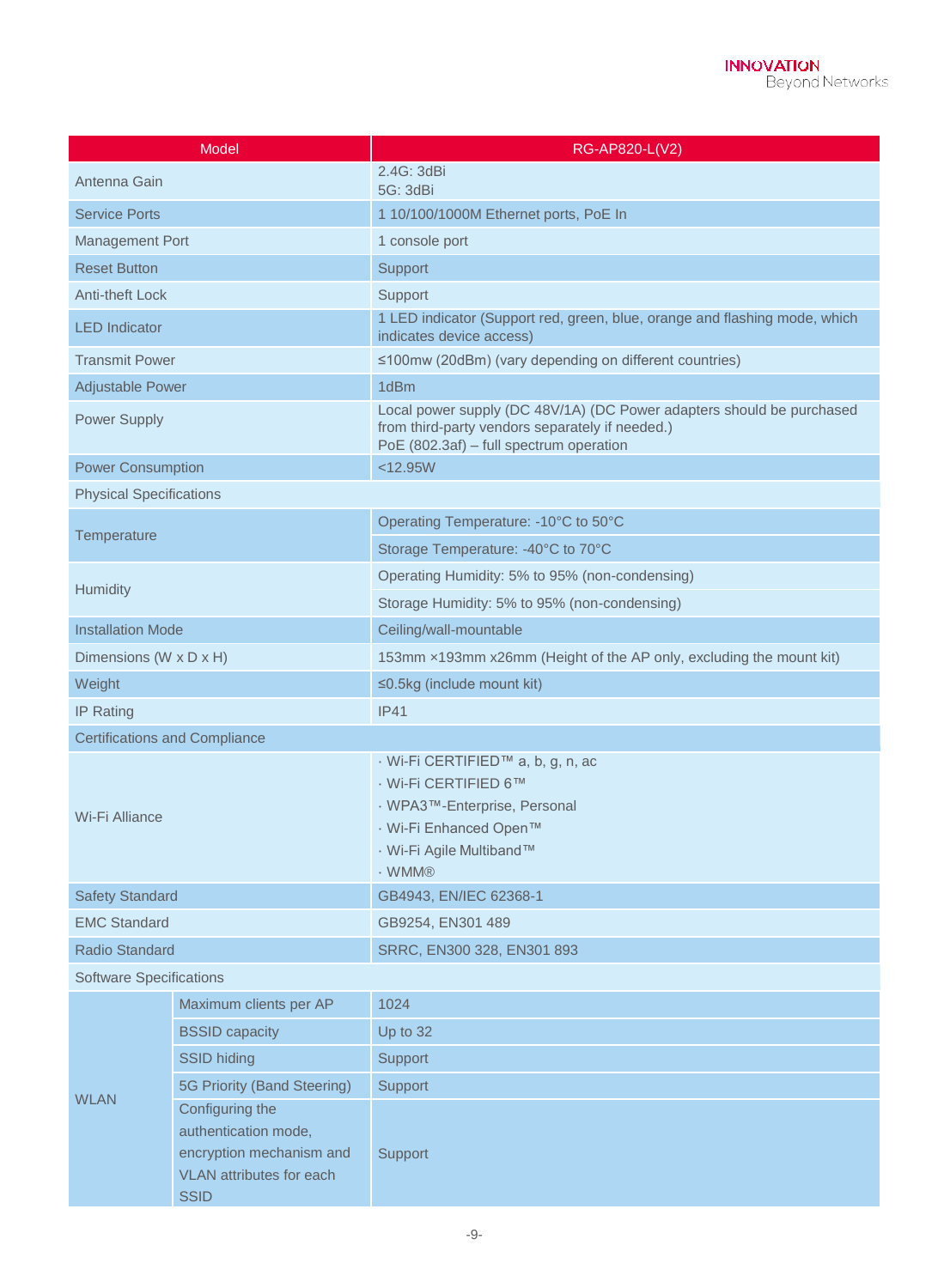| Model             |                                                                          | RG-AP820-L(V2)                                                                                                                               |  |
|-------------------|--------------------------------------------------------------------------|----------------------------------------------------------------------------------------------------------------------------------------------|--|
|                   | Remote Intelligent<br><b>Perception Technology</b><br>(RIPT)             | Support                                                                                                                                      |  |
|                   | Intelligent device recognition<br>technology                             | Support                                                                                                                                      |  |
|                   | Intelligent load balancing<br>based on the number of<br>users or traffic | Support                                                                                                                                      |  |
|                   | STA control                                                              | SSID/radio-based                                                                                                                             |  |
|                   | <b>Bandwidth control</b>                                                 | STA/SSID/AP-based bandwidth control                                                                                                          |  |
|                   | Data encryption                                                          | WPA (TKIP), WPA-PSK, WPA2 (AES), WPA3, WEP (64/128 bits)                                                                                     |  |
|                   | PSK and web authentication                                               | Support                                                                                                                                      |  |
| <b>WLAN</b>       | <b>PPSK</b> authentication (For<br>Employee)                             | Support (require wireless controller)                                                                                                        |  |
|                   | 802.1x authentication                                                    | Support                                                                                                                                      |  |
|                   | <b>PEAP</b> authentication                                               | Support                                                                                                                                      |  |
|                   | Data frame filtering                                                     | Whitelist, static/dynamic blacklist                                                                                                          |  |
|                   | User isolation                                                           | Support                                                                                                                                      |  |
|                   | Rogue AP detection and<br>countermeasure                                 | Support                                                                                                                                      |  |
|                   | Dynamic ACL assignment                                                   | Support                                                                                                                                      |  |
|                   | <b>RADIUS</b>                                                            | Support                                                                                                                                      |  |
|                   | <b>CPU Protection Policy (CPP)</b>                                       | Support                                                                                                                                      |  |
|                   | <b>Network Foundation</b><br>Protection Policy (NFPP)                    | Support                                                                                                                                      |  |
|                   | IPv4 and IPv6 address                                                    | Support                                                                                                                                      |  |
| IP                | Multicast routing                                                        | Multicast to unicast conversion                                                                                                              |  |
|                   | <b>DHCP</b> service                                                      | DHCP Snooping, Option 82, Server, Client                                                                                                     |  |
|                   | Supported wireless LAN<br>controllers                                    | Ruijie WS Series Wireless Controller<br>Ruijie MACC-Base Software Controller<br>Ruijie Cloud (Public Cloud)                                  |  |
|                   | Management protocol                                                      | Telnet, SSH, TFTP, Web                                                                                                                       |  |
| Management<br>and | Wireless Intelligent AI<br><b>Optimization Service (WIS)</b>             | Support                                                                                                                                      |  |
| Maintenance       | <b>SNMP</b>                                                              | SNMPV1, V2c, V3                                                                                                                              |  |
|                   | <b>LLDP</b>                                                              | LLDP, LLDP-MED, LLDP-POE                                                                                                                     |  |
|                   | Syslog / Debug                                                           | Support                                                                                                                                      |  |
|                   | FAT/FIT/MACC mode<br>switching                                           | Factory default firmware supports FAT (standalone) or FIT mode (WS<br>controller) or MACC mode (Ruijie MACC-Base or Ruijie Cloud) management |  |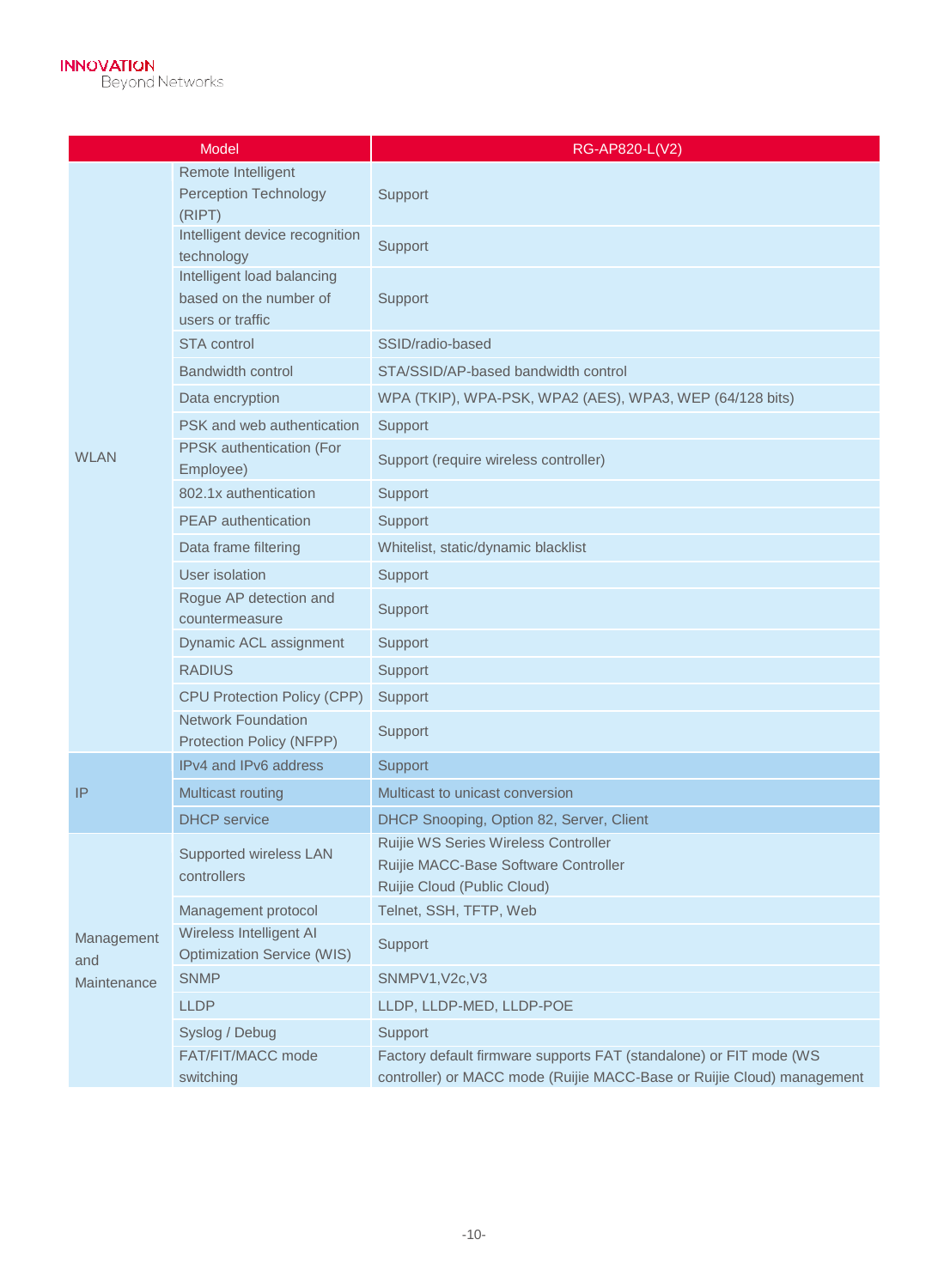# **Application Scenarios**

## Public Cloud for SMEs

With Ruijie Public Cloud Service adoption, the Ruijie AP800 Wi-Fi 6 series access point is perfect for various SME scenarios including small offices, boutique hotel, retail store and etc. Ruijie Cloud is the only vendor offering Enterprise Cloud at Lifetime FREE, which significantly streamline the IT operational efficiency, as well as reducing the Wi-Fi deployment complexity with cost effective approach for SMEs. The Ruijie Cloud service provide equipment deployment, monitoring, network optimization and operational lifecycle management; enabling customers with simple plug and play deployment and operation and maintenance. Meeting the needs for automatic cloud RF planning and user experience monitoring, it also supports mobile monitoring and alert, and fast provisioning by QR-Code scanning. At the same time, it provides flexible wireless user access control features, including high security "One person, one machine and one password" PPSK, built-in cloud Portal and Facebook social login.



## **Key Features:**

- Unified Device Management
- Fast Provisioning by Mobile APP
- Secure PPSK Authentication for Staff
- Captive Portal & Social Authentication for Guest
- Mobile APP Monitoring & Alert

## Hybrid Cloud for Enterprise & Campus

For enterprise office and campus with single or multiple sites and high-density AP deployment, Ruijie RG-WS6000 Series Wireless Controllers (on-premises) plus cloud management (optional) is recommended. The wireless controller appliances are installed at the customer's site with fully integrated wireless management and authentication feature, supporting up to 5000 APs per cluster. Optionally, the cloud management platform allows for value-added features like centralized device configuration and monitoring, AI radio (RF) optimization, reporting, etc.



## **Solution Benefits:**

- Support centralized device management and reporting service by Ruijie Cloud (optional)
- Support ultra-seamless roaming management
- Support one-click AI radio (RF) optimizationpowered by WIS engine
- High performance and security with all user authentication and traffic forwarding handled locally
- Support flexible authentication options, such as 802.1x, PPSK employee authentication, guest hotspot and voucher access code, etc.
- Support all series of Ruijie wireless access points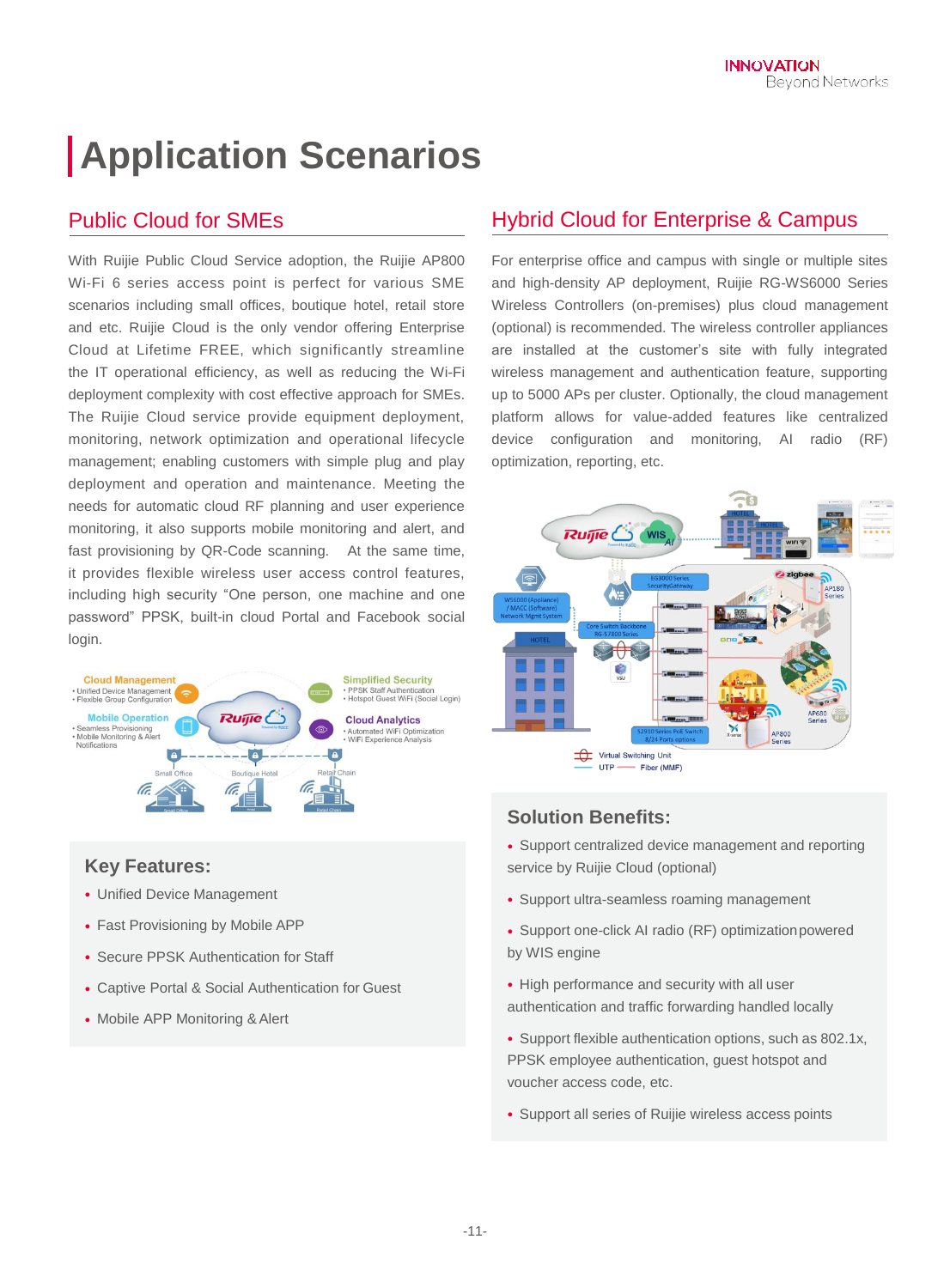# **Ordering Information**

| Model          | <b>Description</b>                                                                                                                                                                                                                                                                                                                                                                                                                                                                              |
|----------------|-------------------------------------------------------------------------------------------------------------------------------------------------------------------------------------------------------------------------------------------------------------------------------------------------------------------------------------------------------------------------------------------------------------------------------------------------------------------------------------------------|
| RG-AP820-L(V2) | Wi-Fi 6 (802.11ax) indoor wireless access point, selectable dual-band (5G+5G or 2.4G+5G), up to<br>4 total spatial streams and maximum 2.4Gbps wireless throughput, 1 10/100/1000BASE-T uplink<br>port, integrated with BLE, support PoE and local power supply; Bundled with Ruijie Cloud Service<br>lifetime license<br>(PoE adapters are sold separately, which could be purchased from Ruijie while DC Power<br>adapters should be purchased from third-party vendors separately if needed) |
| RG-E-120(GE)   | 1-port PoE adapter (1000Base-T, 802.3af)                                                                                                                                                                                                                                                                                                                                                                                                                                                        |